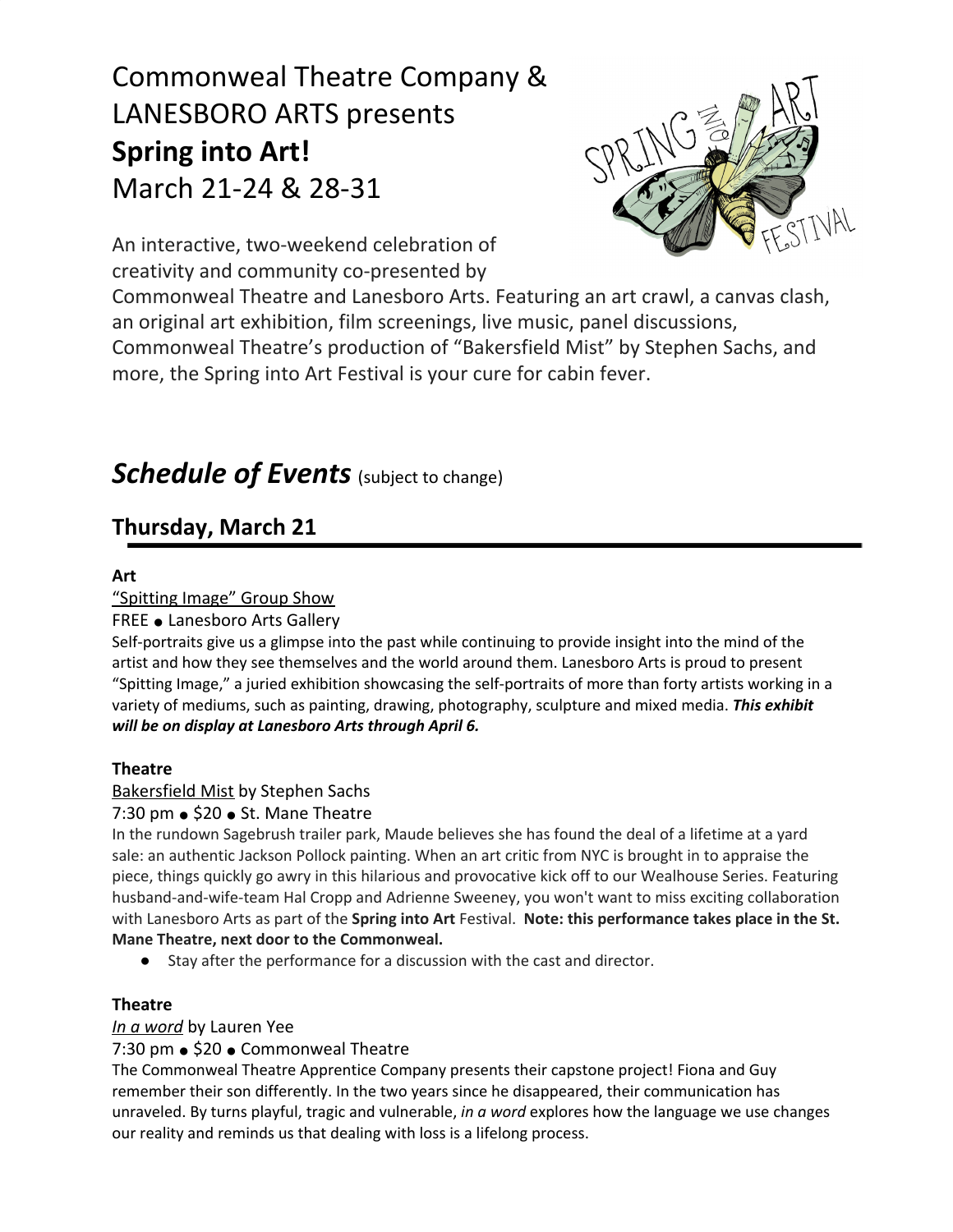# **Art**

"Spitting Image" Group Show Meet & Greet

5:00 pm to 7:00 pm ● FREE ● Lanesboro Arts Gallery

Self-portraits give us a glimpse into the past while continuing to provide insight into the mind of the artist and how they see themselves and the world around them. Lanesboro Arts is proud to present "Spitting Image," a juried exhibition showcasing the self-portraits of more than forty artists working in a variety of mediums, such as painting, drawing, photography, sculpture and mixed media. Enjoy appetizers and wine while you mingle with artists and learn more about their process.

#### **Theatre**

### Bakersfield Mist by Stephen Sachs

#### 7:30 pm ● \$20 ● St. Mane Theatre

In the rundown Sagebrush trailer park, Maude believes she has found the deal of a lifetime at a yard sale: an authentic Jackson Pollock painting. When an art critic from NYC is brought in to appraise the piece , things quickly go awry in this hilarious and provocative kick off to our Wealhouse Series. Featuring husband-and-wife-team Hal Cropp and Adrienne Sweeney, you won't want to miss exciting collaboration with Lanesboro Arts as part of the **Spring into Art** Festival. **Note: this performance takes place in the St. Mane Theatre, next door to the Commonweal.**

### **Theatre**

#### *In a word* by Lauren Yee

#### 7:30 pm • \$20 • Commonweal Theatre

The Commonweal Theatre Apprentice Company presents their capstone project! Fiona and Guy remember their son differently. In the two years since he disappeared, their communication has unraveled. By turns playful, tragic and vulnerable, *in a word* explores how the language we use changes our reality and reminds us that dealing with loss is a lifelong process.

#### **Social**

#### Opening Night Celebration

#### 9:00 pm ● High Court Pub

Raise a glass as we toast the official opening of *Spring into Art* with music by local artists Michael Seiler, Lydia Hayes and Paul Hamann. Join artists from the *Spitting Image* group show and actors and crew from *Bakersfield Mist* for informal discussion in a lively, celebratory atmosphere.

# **Saturday, March 23**

#### **Art**

#### Art Making Crawl

11:00 am to 3:00 pm ● FREE ● Various Locations

This is your chance to be an artist! Lanesboro Arts will host free art-making activities in various downtown businesses, each with a different medium for participants to experiment with, as well as learn techniques from artists. If you choose, your artwork created during the Art Making Crawl will be included in an exhibit at the Commonweal Theatre on Saturday, March 29 from 11:00 a.m. – 3:00 p.m. (Participants can pick up their pieces from the Lanesboro Arts Gallery after Monday, April 1). Confirmed Art Crawl locations include Commonweal Theatre, Lanesboro Arts' St. Mane Theatre, the Cottage House Inn, Cheryl's Fabric Garden, and the Black Crow Gallery. *Additional business will be added as they are confirmed -- check back often!*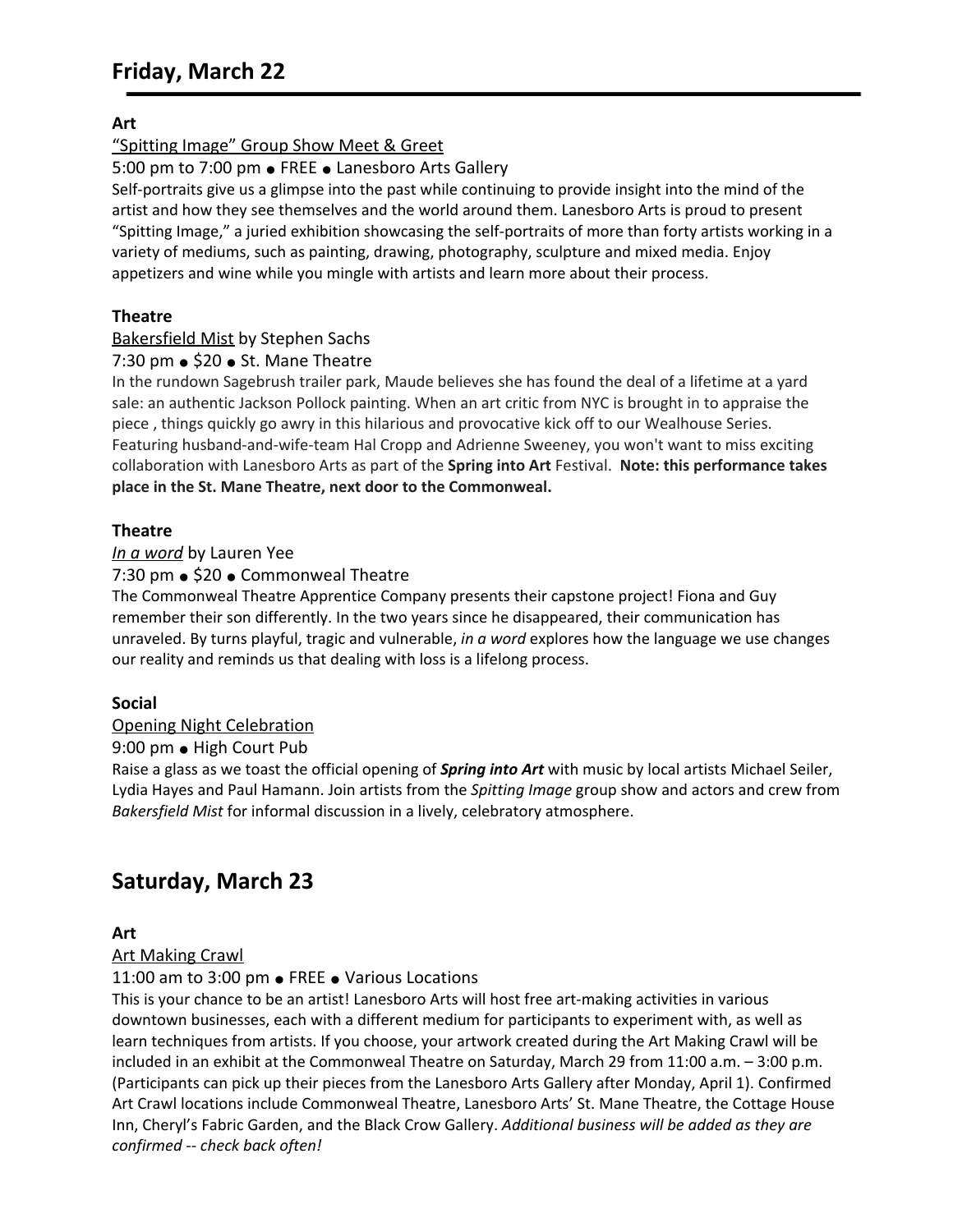# **Film** Pollock 1:00 pm to 3:00 pm ● FREE ● Commonweal Theatre

This award-winning film reflects on the life of artist Jackson Pollock, an American painter and a major figure in the abstract [expressionist](https://en.wikipedia.org/wiki/Abstract_expressionism) movement, well known for his unique style of drip [painting](https://en.wikipedia.org/wiki/Drip_painting). Despite professional acclaim, Pollock's personal life was a shambles as he struggled with self-doubt and alcoholism. *Pollock* is a powerful depiction of the creative process and its costs.

#### **Note: this movie is rated R for language and sexuality.**

# **Theatre**

# Bakersfield Mist by Stephen Sachs

# 4:00 pm ● \$20 ● St. Mane Theatre

In the rundown Sagebrush trailer park, Maude believes she has found the deal of a lifetime at a yard sale: an authentic Jackson Pollock painting. When an art critic from NYC is brought in to appraise the piece , things quickly go awry in this hilarious and provocative kick off to our Wealhouse Series. Featuring husband-and-wife-team Hal Cropp and Adrienne Sweeney, you won't want to miss exciting collaboration with Lanesboro Arts as part of the **Spring into Art** Festival. **Note: this performance takes place in the St. Mane Theatre, next door to the Commonweal.**

### **Theatre**

### *In a word* by Lauren Yee

### 7:30 pm ● \$20 ● Commonweal Theatre

The Commonweal Theatre Apprentice Company presents their capstone project! Fiona and Guy remember their son differently. In the two years since he disappeared, their communication has unraveled. By turns playful, tragic and vulnerable, *in a word* explores how the language we use changes our reality and reminds us that dealing with loss is a lifelong process.

# **Art**

# Canvas Clash!

9:00 pm to 11:00 pm • FREE (suggested donation at the door) • Commonweal Theatre Eight artists will compete in a multi-round art battle, transforming blank canvases into beautiful pieces of art in just 20 minutes, with attendees voting on their favorites until a champion is crowned. Enjoy craft brews and music by DJ Troy while seeing art created right before your eyes in a raucous, yet family-friendly environment.

# **Sunday, March 24**

# **Film**

# Abstract Expressionism

11:00 am to 12:00 pm ● FREE ● Commonweal Theatre

This video lecture by Jack Hanley and Amy O'Brien traces the roots, impact, and place that abstract expressionism holds in today's art world. Mr. Hanley is the proprietor of the Jack Hanley Gallery in New York City, where he has championed avant garde artists and continues to provide an outlet for many modern abstract expressionist artists.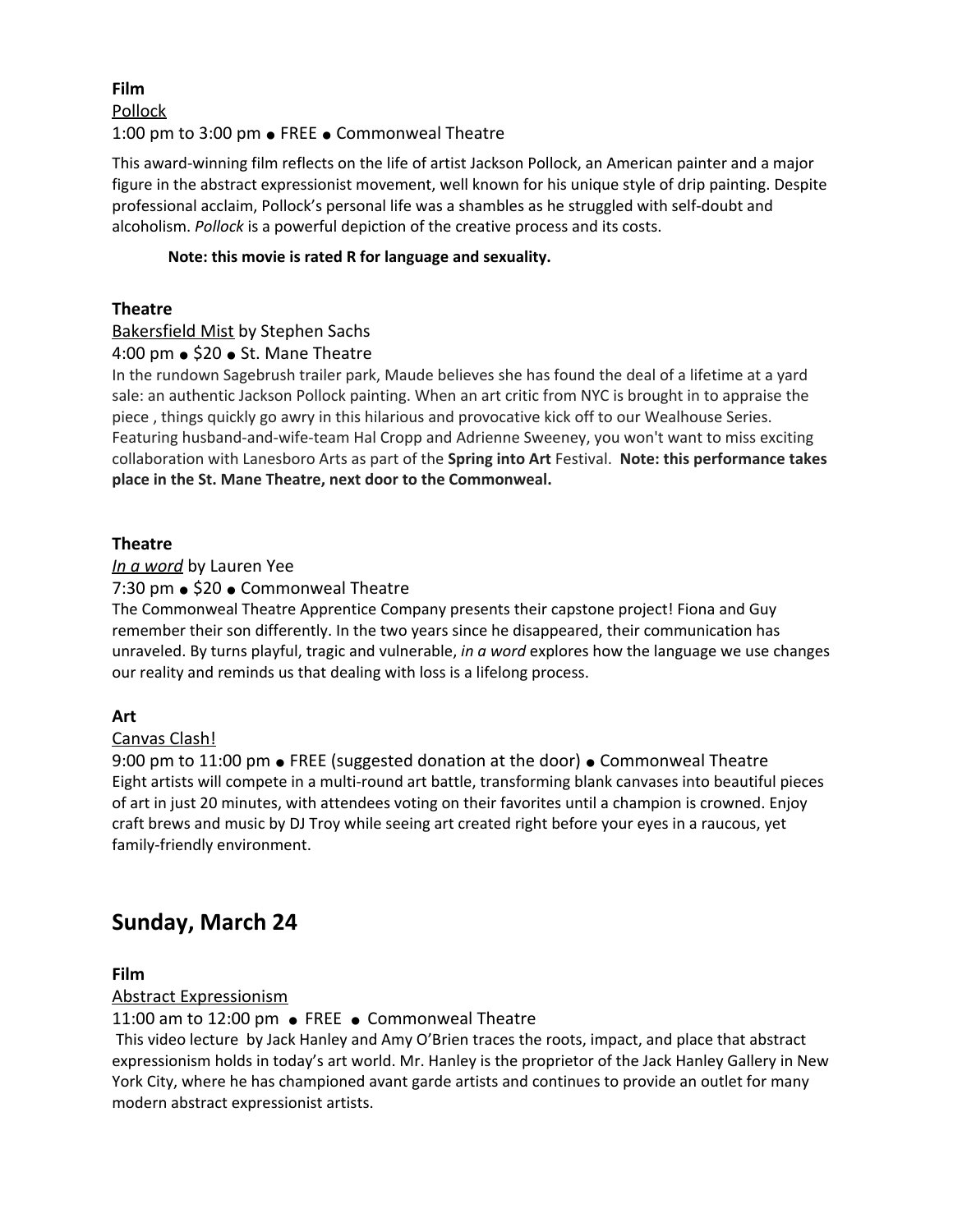# **Theatre**

*In a word* by Lauren Yee

1:30 pm ● \$20 ● Commonweal Theatre

The Commonweal Theatre Apprentice Company presents their capstone project! Fiona and Guy remember their son differently. In the two years since he disappeared, their communication has unraveled. By turns playful, tragic and vulnerable, *in a word* explores how the language we use changes our reality and reminds us that dealing with loss is a lifelong process.

### **Theatre**

#### Bakersfield Mist by Stephen Sachs

#### 3:00 pm ● \$20 ● St. Mane Theatre

In the rundown Sagebrush trailer park, Maude believes she has found the deal of a lifetime at a yard sale: an authentic Jackson Pollock painting. When an art critic from NYC is brought in to appraise the piece , things quickly go awry in this hilarious and provocative kick off to our Wealhouse Series. Featuring husband-and-wife-team Hal Cropp and Adrienne Sweeney, you won't want to miss exciting collaboration with Lanesboro Arts as part of the **Spring into Art** Festival. **Note: this performance takes place in the St. Mane Theatre, next door to the Commonweal.**

# **Thursday, March 28**

### **Theatre**

*In a word* by Lauren Yee

7:30 pm • \$20 • Commonweal Theatre

The Commonweal Theatre Apprentice Company presents their capstone project! Fiona and Guy remember their son differently. In the two years since he disappeared, their communication has unraveled. By turns playful, tragic and vulnerable, *in a word* explores how the language we use changes our reality and reminds us that dealing with loss is a lifelong process.

#### **Theatre**

#### Bakersfield Mist by Stephen Sachs

7:30 pm ● \$20 ● St. Mane Theatre

In the rundown Sagebrush trailer park, Maude believes she has found the deal of a lifetime at a yard sale: an authentic Jackson Pollock painting. When an art critic from NYC is brought in to appraise the piece , things quickly go awry in this hilarious and provocative kick off to our Wealhouse Series. Featuring husband-and-wife-team Hal Cropp and Adrienne Sweeney, you won't want to miss exciting collaboration with Lanesboro Arts as part of the **Spring into Art** Festival. **Note: this performance takes place in the St. Mane Theatre, next door to the Commonweal.**

# **Friday, March 29**

#### **Theatre**

#### Bakersfield Mist by Stephen Sachs

#### 7:30 pm  $\bullet$  \$20  $\bullet$  St. Mane Theater

In the rundown Sagebrush trailer park, Maude believes she has found the deal of a lifetime at a yard sale: an authentic Jackson Pollock painting. When an art critic from NYC is brought in to appraise the piece , things quickly go awry in this hilarious and provocative kick off to our Wealhouse Series. Featuring husband-and-wife-team Hal Cropp and Adrienne Sweeney, you won't want to miss exciting collaboration with Lanesboro Arts as part of the **Spring into Art** Festival. **Note: this performance takes place in the St. Mane Theatre, next door to the Commonweal.**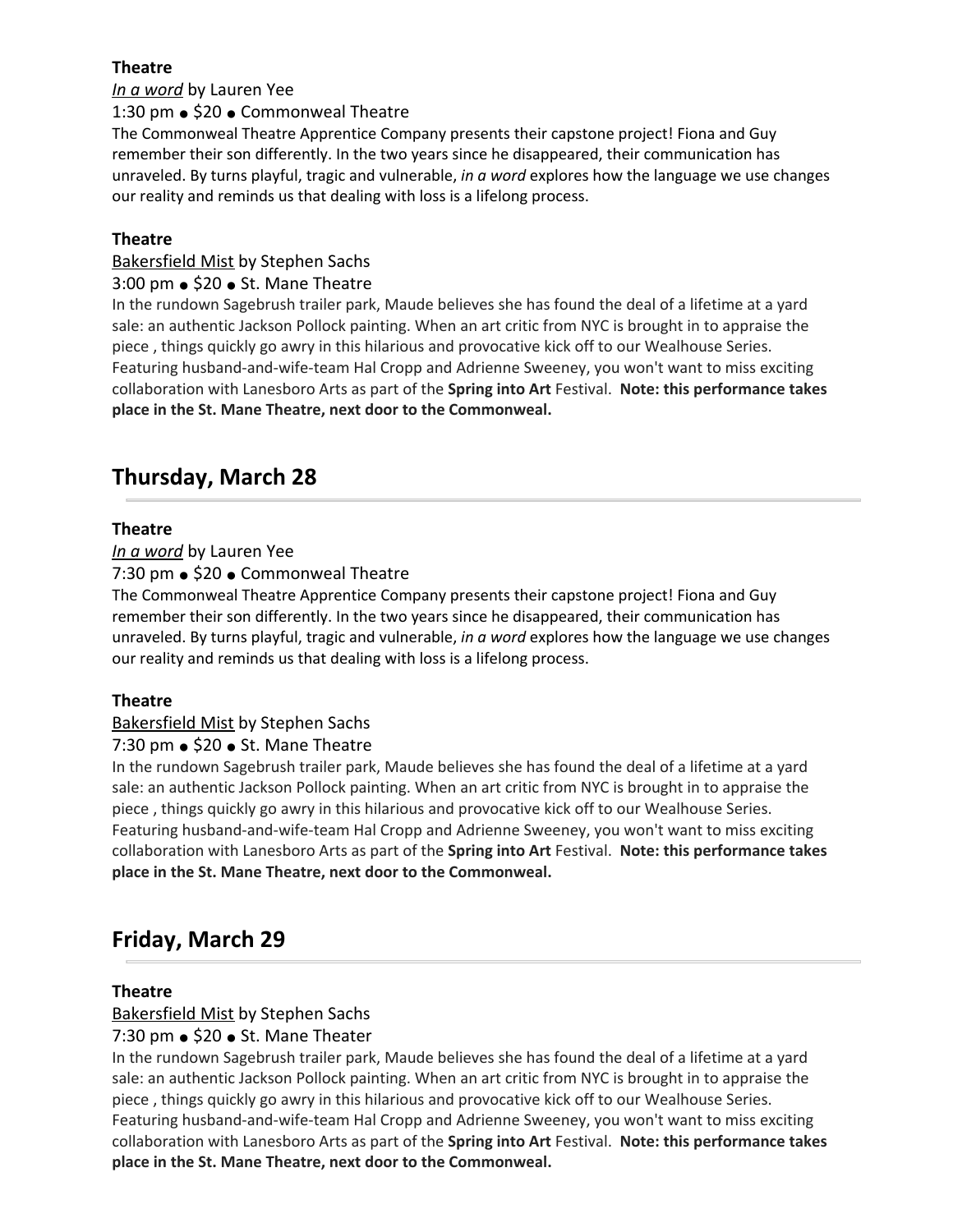*●* Stay after the performance for a discussion with the cast and director.

# **Theatre**

### *In a word* by Lauren Yee

### 7:30 pm • \$20 • Commonweal Theatre

The Commonweal Theatre Apprentice Company presents their capstone project! Fiona and Guy remember their son differently. In the two years since he disappeared, their communication has unraveled. By turns playful, tragic and vulnerable, *in a word* explores how the language we use changes our reality and reminds us that dealing with loss is a lifelong process.

### **Music**

#### Lou Shields

#### 9:00 pm • FREE • High Court Pub

Folk Musician Lou Shields continues the tradition of American music with a solo-performance that pulls in folk styles of days-gone-by. With guitar or banjo, accompanied by foot percussion and harmonica, he uses his voice as an extension of his past.

# **Saturday, March 30**

# **Art**

### Art Viewing Crawl

#### 11:00 am to 4:00 pm ● FREE ● Commonweal Theatre

Writer Don Miguel Ruiz asserts that "every human is an artist." An informal exhibit of self-selected works from the art making crawl (March 23) will be on display in the Commonweal Events Hall in celebration of the artist in all of us.

# **Film**

#### Abstract Expressionism

# 11:00 am to 12:00 pm ● FREE ● Commonweal Theatre

This video lecture by Jack Hanley and Amy O'Brien traces the roots, impact, and place that abstract expressionism holds in today's art world. Mr. Hanley is the proprietor of the Jack Hanley Gallery in New York City, where he has championed avant garde artists and continues to provide an outlet for many modern abstract expressionist artists.

#### **Film**

#### Pollock

1:00 pm to 3:00 pm ● FREE ● Commonweal Theatre

This award-winning film reflects on the life of artist Jackson Pollock, an American painter and a major figure in the abstract [expressionist](https://en.wikipedia.org/wiki/Abstract_expressionism) movement, well known for his unique style of drip [painting](https://en.wikipedia.org/wiki/Drip_painting). Despite professional acclaim, Pollock's personal life was a shambles as he struggled with self-doubt and alcoholism. *Pollock* is a powerful depiction of the creative process and its costs.

#### **Note: this movie is rated R for language and sexuality.**

#### **Discussion**

# Art Educators Panel Discussion

#### 3:30 pm to 4:30 ● FREE ● Commonweal Theatre

How do you identify talent? Can talent be taught? How should art school define "art"? Art teachers wrestle with these questions -- and more -- on a daily basis. Join regional arts educators as they discuss the challenges and rewards of teaching art. Panelists include:

● Preston Lawing -- Art Professor at St. Mary's University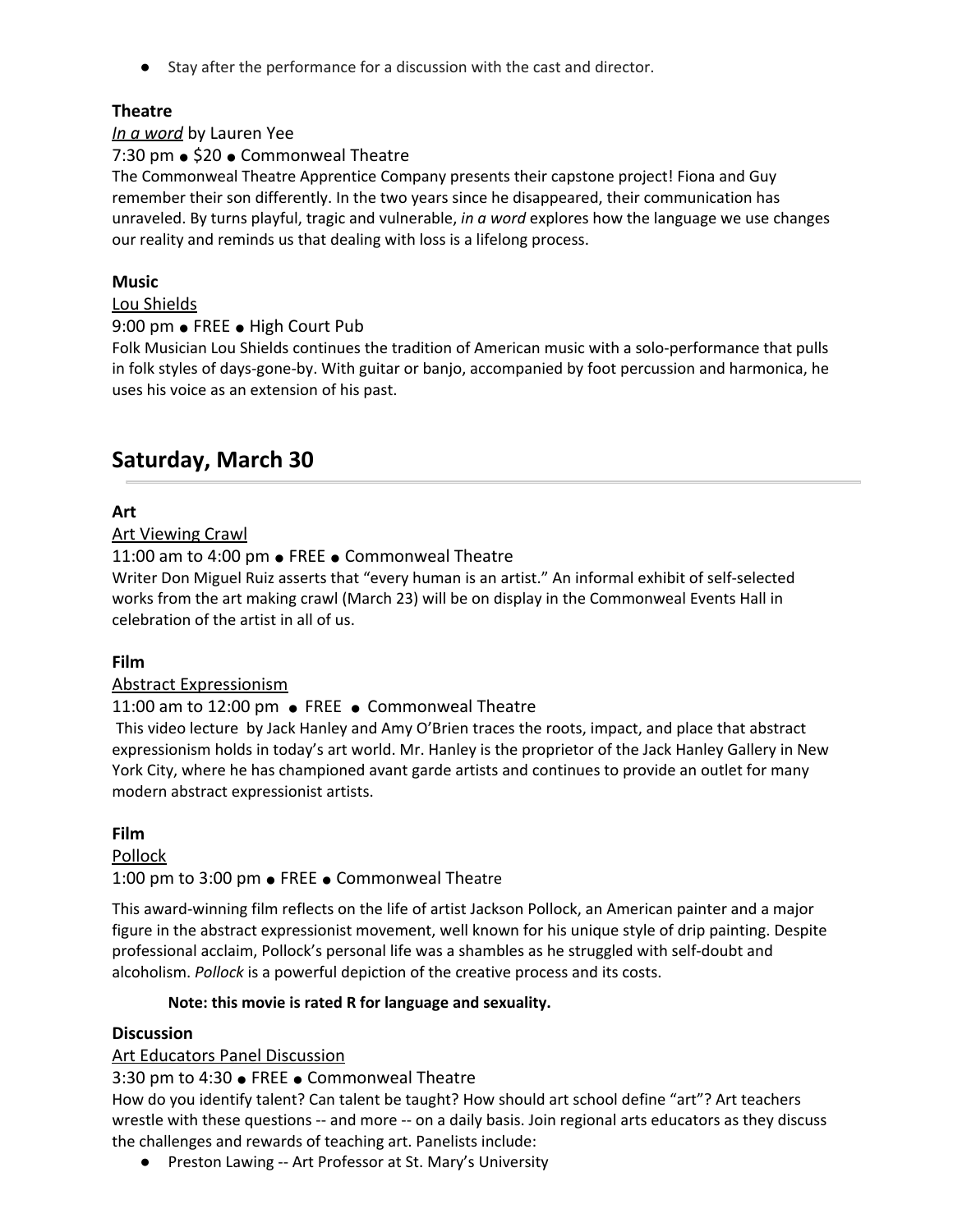- Ben Moore -- Art Professor at Luther College
- Kate Elliot -- Art History Professor at Luther College
- Richard Merritt -- Art Professor at Luther College
- Abbey Potter -- Art Teacher at Chatfield High School

#### **Artist Talk**

#### Jamie Harper

#### 6:15 ● FREE ● Commonweal Theatre

Winona-based artist Jamie Harper was commissioned by the Commonweal Theatre to create a painting in the style of Jackson Pollock for the production of *Bakersfield Mist*. Enjoy appetizers and drinks while Jamie talks about his process and takes questions from patrons.

#### **Theatre**

#### Bakersfield Mist by Stephen Sachs

#### 7:30 pm  $\bullet$  \$20  $\bullet$  St. Mane Theater

In the rundown Sagebrush trailer park, Maude believes she has found the deal of a lifetime at a yard sale: an authentic Jackson Pollock painting. When an art critic from NYC is brought in to appraise the piece , things quickly go awry in this hilarious and provocative kick off to our Wealhouse Series. Featuring husband-and-wife-team Hal Cropp and Adrienne Sweeney, you won't want to miss exciting collaboration with Lanesboro Arts as part of the **Spring into Art** Festival. **Note: this performance takes place in the St. Mane Theatre, next door to the Commonweal.**

#### **Theatre**

#### *In a word* by Lauren Yee

#### 7:30 pm • \$20 • Commonweal Theatre

The Commonweal Theatre Apprentice Company presents their capstone project! Fiona and Guy remember their son differently. In the two years since he disappeared, their communication has unraveled. By turns playful, tragic and vulnerable, *in a word* explores how the language we use changes our reality and reminds us that dealing with loss is a lifelong process.

#### **Music**

#### Trilogy

#### 8:30 pm to 12:00 am • \$25 • Lanesboro Community Center

The Lanesboro Entertainment Group presents *Trilogy: the Ultimate Tribute Show* featuring the music of Led Zeppelin, Pink Floyd and The Doors. Tickets available online at Lanesboro.Eventbrite.Com

# **Sunday, March 31**

#### **Discussion**

#### Curators Panel Discussion

#### 12:00 pm to 1:00 pm ● FREE ● St. Mane Theatre

While curators manage a vast spectrum of details in their gallery or museum, most noticeable is their work designing exhibitions, which includes selecting artists and choosing specific pieces. This panel of curators will discuss pertinent topics relating to the value of contemporary art vs traditional art, gender in the arts and what is the social value of art. Panel participants include:

- Robbie Brokken -- Gallery Director, Lanesboro Arts
- Dave Casey -- Curator, Minnesota Museum of Marine Art, Winona, MN
- Heather Lawrenz -- Visual Arts Manager, Northfield Arts Guild
- Sheila Dickinson -- Artistic Director, Rochester Art Center